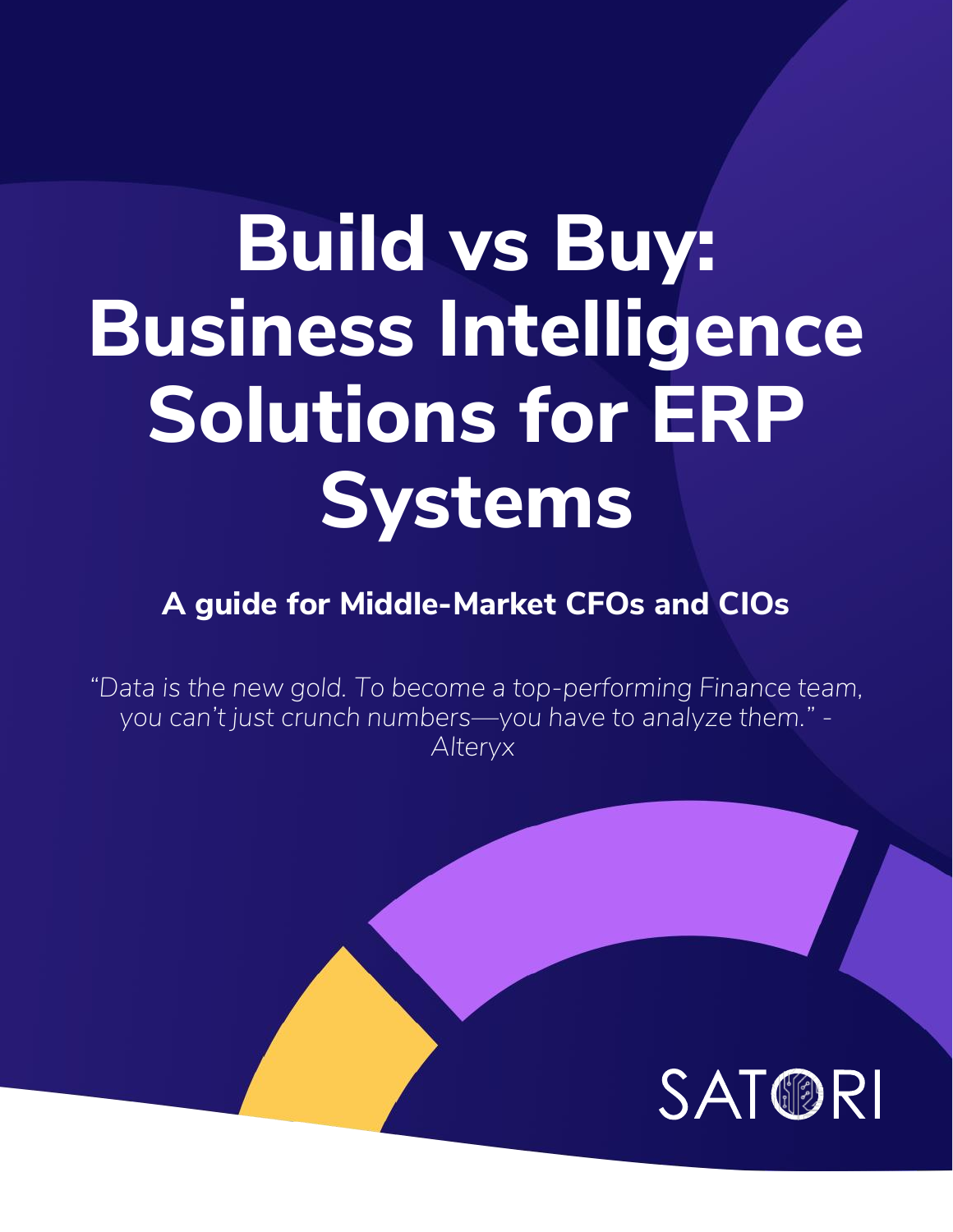### **Introduction**

Top companies around the globe are realizing not just the potential, but also the necessity, of analyzing data at scale to keep pace with competitors. 33% of financial leaders believe they need faster information for delivery and analysis—at the same time, the average impact of errors in operational spreadsheets is a whopping \$10M.

But how can you process unstructured data from ERP systems with both speed and accuracy in order to stay competitive and profitable?

The answer is Business Intelligence ("BI") Solutions. **A BI solution is a must for any business that needs to:** 

- Consolidate multiple data sources
- Automate error-free reports
- Analyze data to solve complex business issues

Despite the tremendous ROI potential, BI tool adoption is scarce in the middle market. Why? Historically, implementing a BI solution meant building one. And building a solution from scratch can be expensive, timely, and complicated.

But pre-built BI solutions have changed everything. Now middle market companies can access enterprise reporting capabilities at a price—and timeline—that make sense for their business.

If you want to start taking advantage of a BI solution but you're not sure whether to build or buy, keep reading to learn more for a detailed comparison of costs and timelines.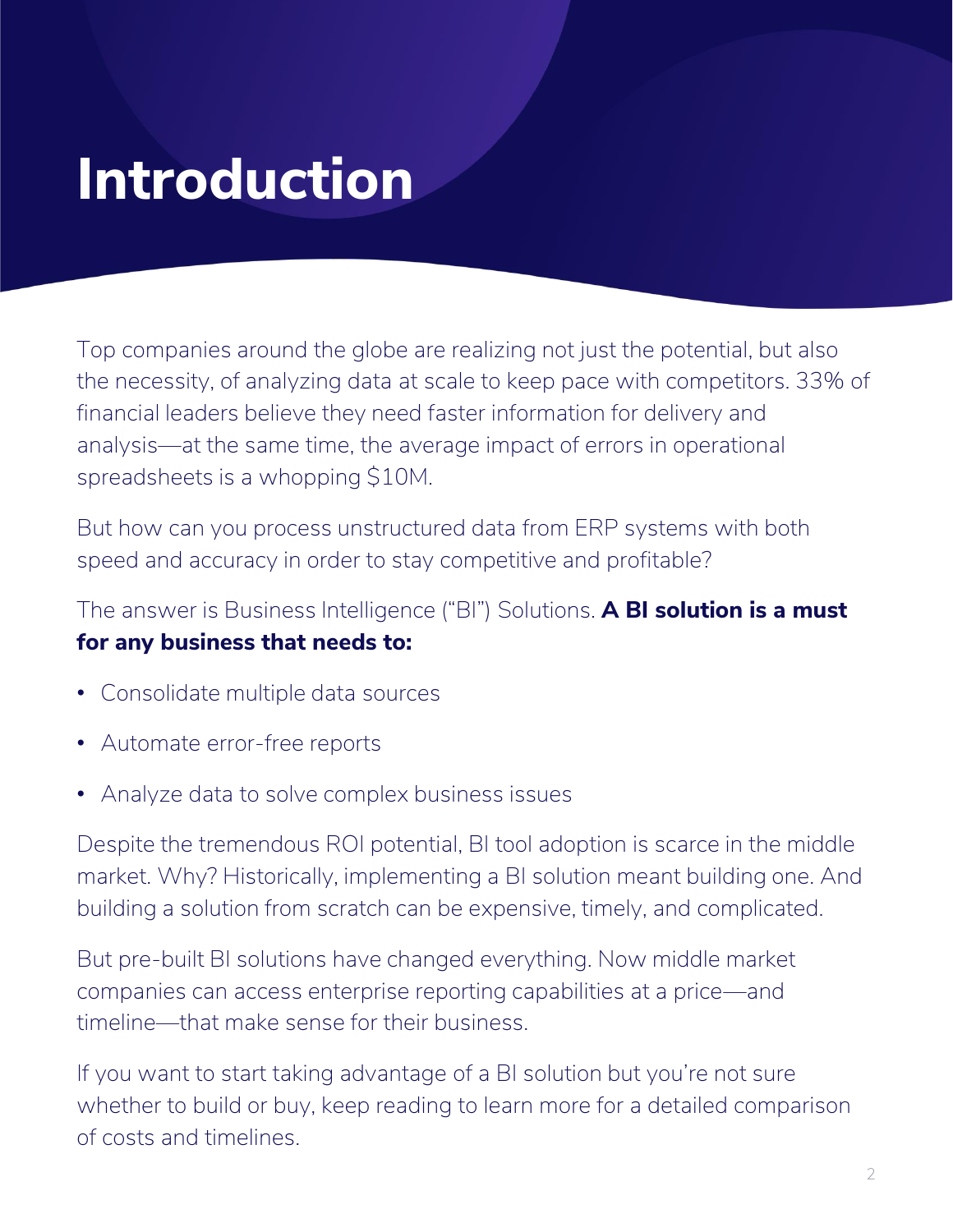How much effort is involved in building a BI solution from scratch? Most people think it's as easy as buying an ERP connector. Unfortunately, it's a much more laborious and technical 5-step process:

#### 1: Deploy a connector to start transforming data

Most ERP's have a pre-built connector available to purchase from a 3rd party. These range from \$5-25k per year, and business often report the following challenges with 3rd-party connectors:

**Poorly designed** – Unstructured data is not designed for usability, and altering how users view the data is a time-consuming and error-prone process that requires on-going management (i.e. these connectors show a back-end technical view of the data vs. how users expect to see the data to match the front-end user interface). Typically, this process calls for a technical developer to implement the connector and an ERP expert to transform the data.

**Performance** – Most ERP's are designed to prevent data extraction and connectors tend to encounter error after error when pulling data on a consistent basis. As a workaround, it's possible to build incremental data loading processes, but that introduces the need for a dedicated data-warehouse.

**Reliability** – Every time an ERP system updates (1-4x/year) the connector needs to be tested to ensure it's still compatible. If a 3rd-party vendor connector fails after an update, troubleshooting can pose a challenge to even the most skilled developers.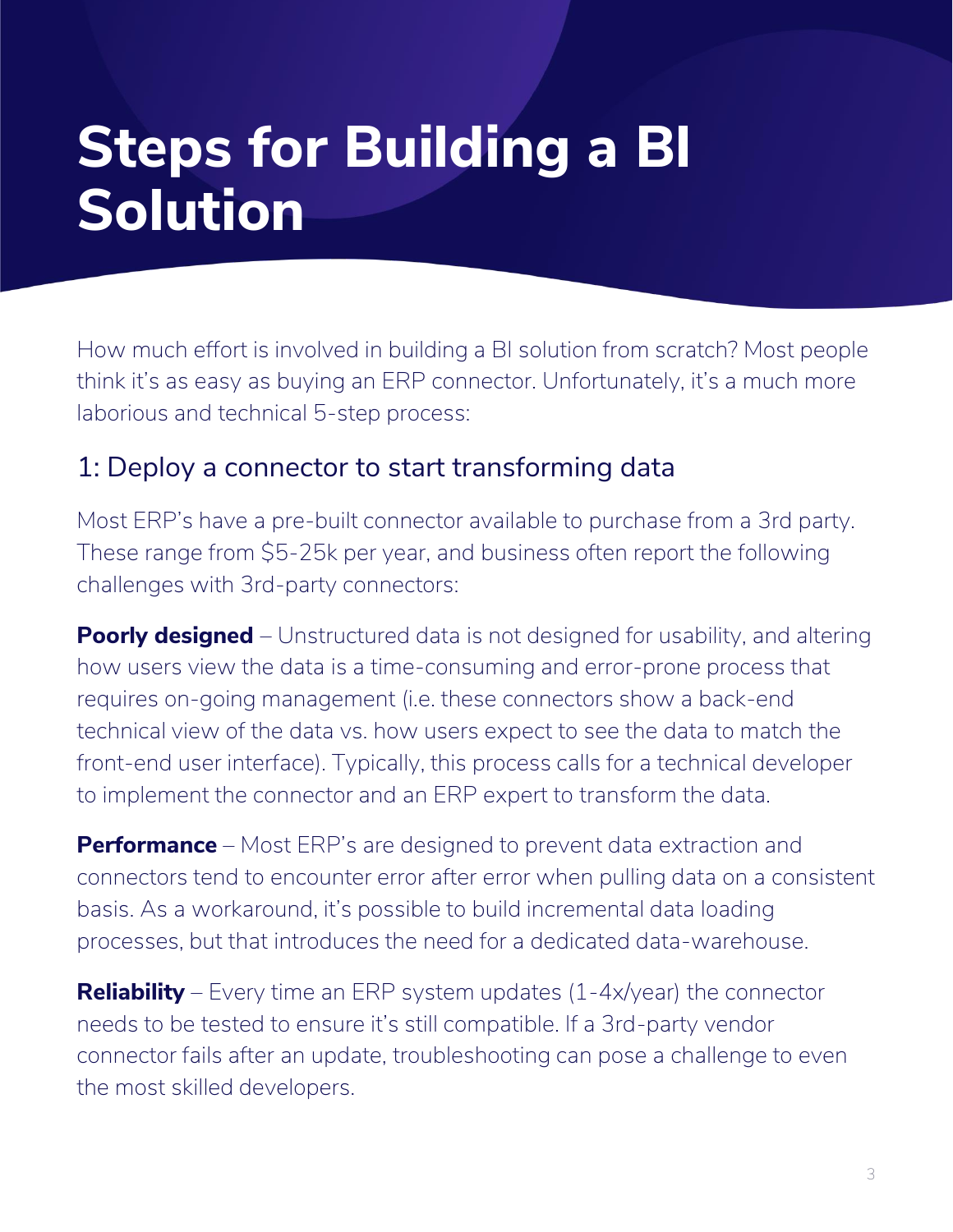#### Step 2: Build a data-warehouse

A data-warehouse is the central repository of integrated data processed by any BI Solution. Building a data-warehouse is a technical endeavor that requires a decent amount of up-front time, then management on an on-going basis Here's how to build one:

**Platform** – Decide where to build your warehouse (i.e. Azure, Snowflake, AWS) and then assign a developer—or hire a consulting firm—to build and maintain the warehouse.

**Development** – Build processes to extract, transform and load data via a refresh schedule into the warehouse. Other considerations include scalability, updates, and security measures.

**Monitoring** – Implement a monitoring process to ensure the warehouse remains operational and error-free so that your reporting/analytics is never inaccurate or offline.

**Hiring** – Employ or contract a team of technical developers with a deep knowledge of ERP to manage the data-warehouse on an on-going basis.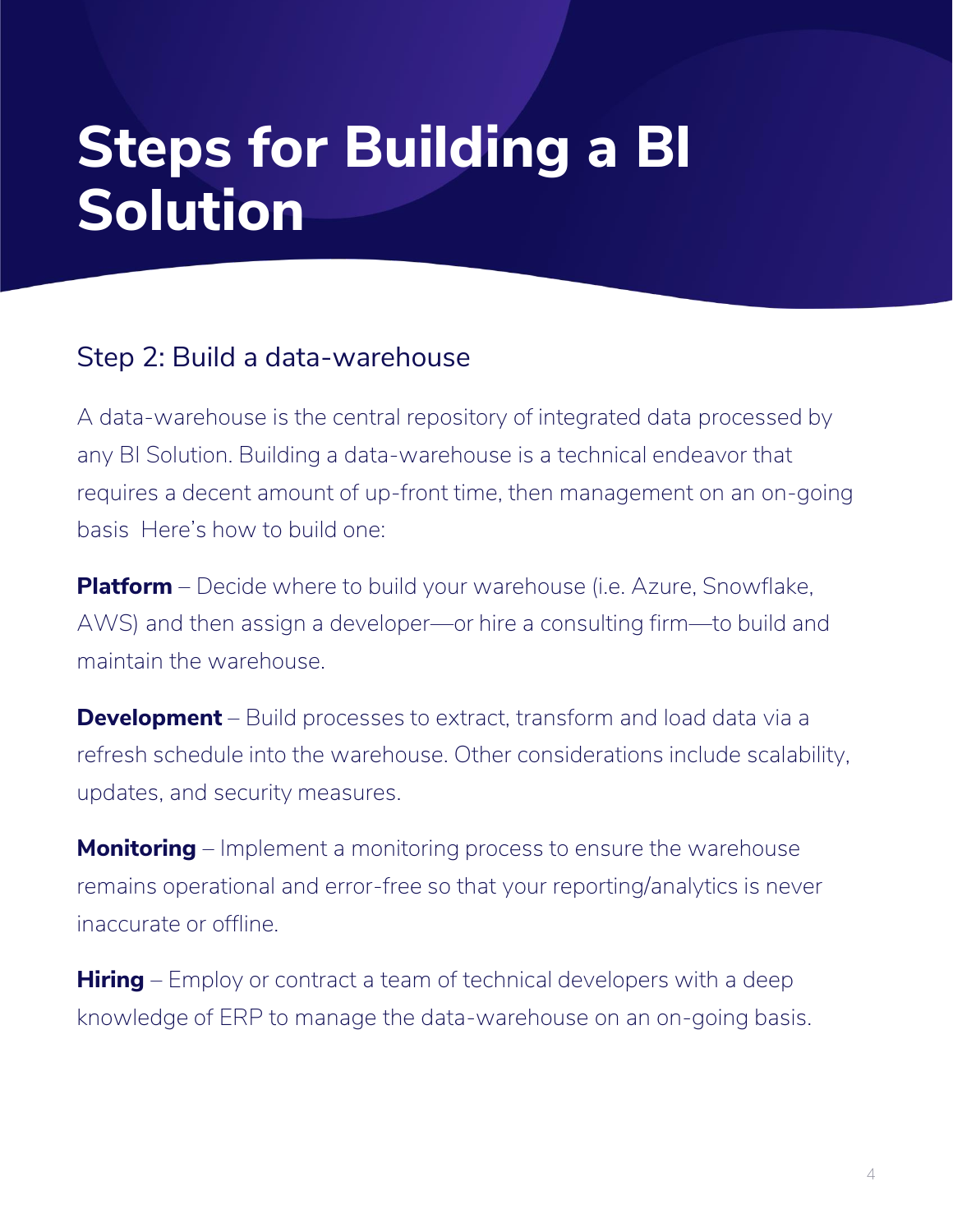#### Step 3: Build The Data Model

The data-model is a set of instructions for how the transformed data interacts with the data-warehouse. It's a fairly complicated process that involves:

**Star Schema** – Designing a proper schema is a delicate process that, when complete, allows tables to work as the ERP system would. Some things to keep in mind is that the Star Schema must be designed so it can reconcile reporting back to the ERP, scale as the business grows, and accommodate additional data sources.

**Joins** – The data model will need to be joined together to facilitate the same sequential flow of transactions as the ERP system—meaning, it must be designed for unlimited joins in order to report/analyze business processes end to end.

**Time Intelligence** – Building time intelligence across financial and operational reporting ensures that all reports reconcile back to the ERP for optimized and comparative reporting.

**ERP Upgrades** – Any data model must keep current to prevent any loss of compatibility, which would otherwise crash the entire system. Regular testing is required before each ERP update to ensure compatibility.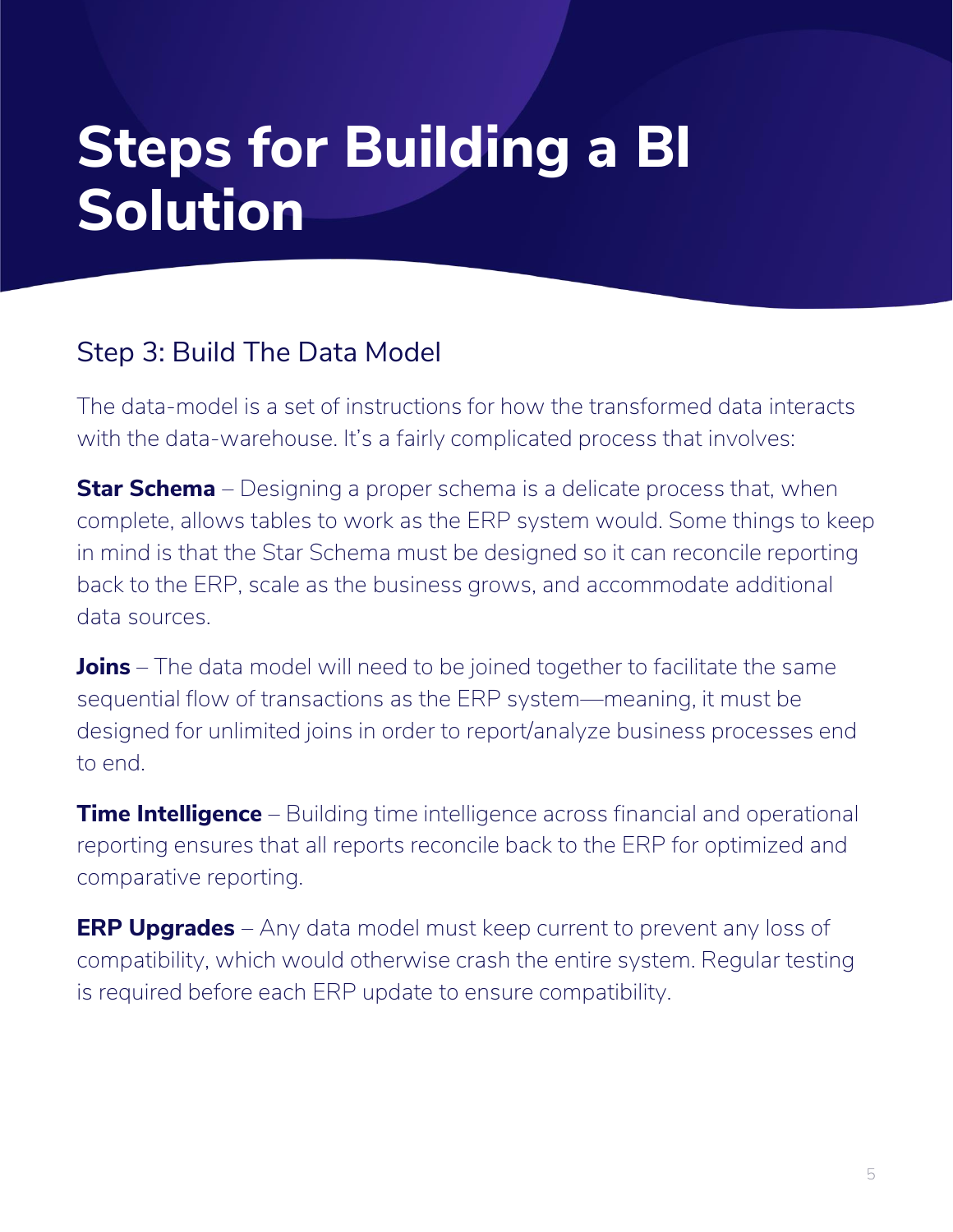#### Step 4: Testing and Data Validation

At this point, it's time to test whether or not the built BI implementation is successful in reconciling back to the ERP. After building key reports (i.e. Income Statement, Balance Sheet, Aging Reports, etc.), the newly built system will either work or not. If it works, then great.

If not, a technical developer and/or ERP expert will have to dive back into all the prior work to determine what went wrong between steps 1-3.

#### Step 5: Build Formulas and Reports/Analytics

A BI Solution is not valuable unless reporting is accurate. To build reports and analytics, each report needs a custom-written formula to calculate KPIs, showcase data relationships, and display quantitative data the way one would expect to see it.

The authoring of these formulas are usually prepared by a person with deep functional knowledge of the underlying ERP system and strong experience with BI tools. In most cases, building reports requires a 2-person team.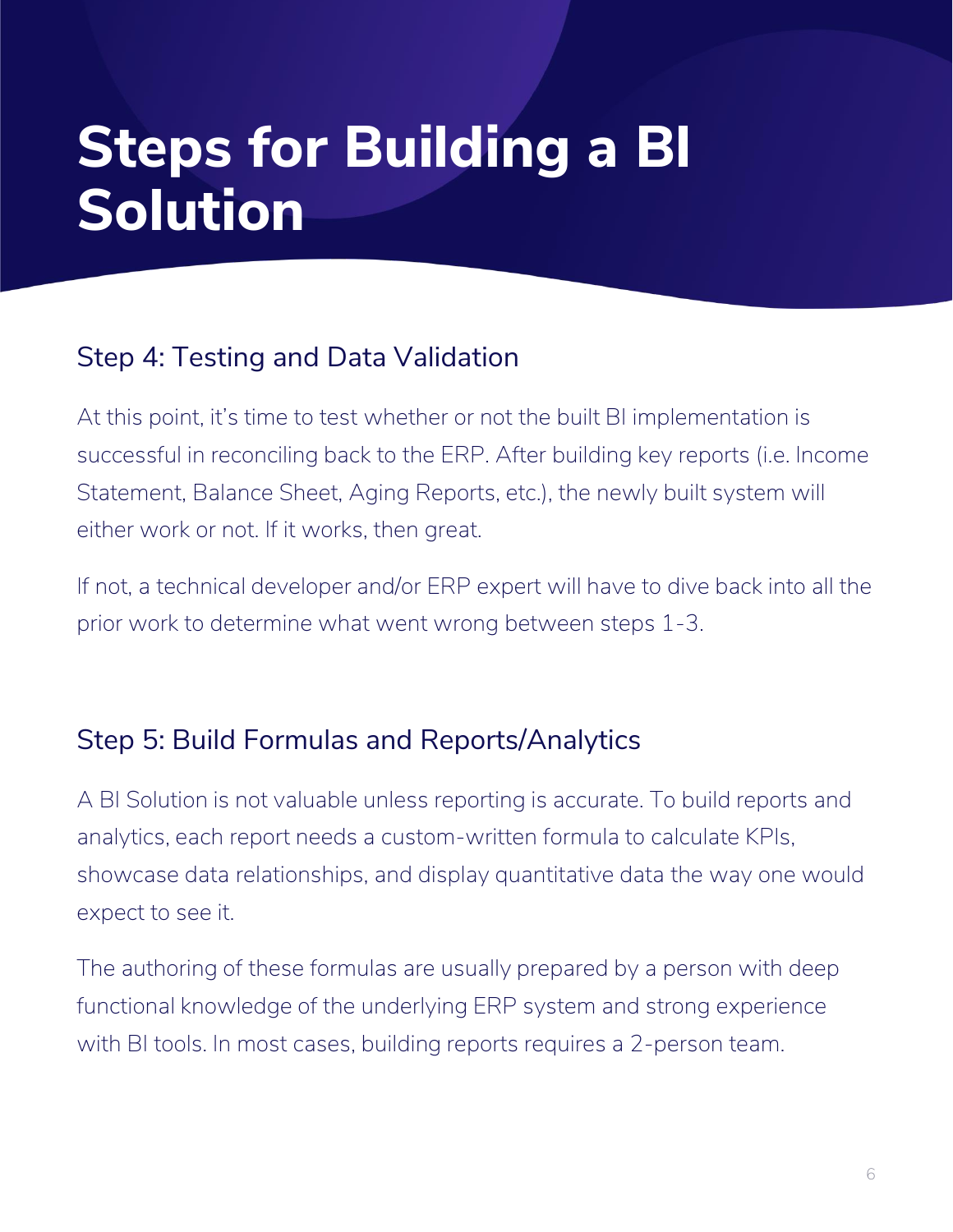### **When Does Build A BI Solution From Scratch Make Sense?**

While buying a pre-built BI Solution is often the best decision from a cost and time standpoint, there are some cases in which it is more beneficial to build from scratch. Some of these situations include:

**Data Privacy** – If your data is regulated (i.e. HIPPA or Government) to the extent that you must refrain from allowing non-employees and 3rd-parties from accessing your data, in-house BI development is the only option.

**Operational Data Sources** – If the majority of your data resides in operational data sources rather than an ERP, it may make more sense to build your own operational data-warehouses and import ERP data once a month for monthend reporting purposes.

Additionally, with modern BI tools you are not limited to choosing a single BI solution. In some situations, it may make sense to have two data-warehouses, one pre-built and one built internally, that are joined in your BI tool for consolidated reporting. This is a use case most often found in enterprise-size companies.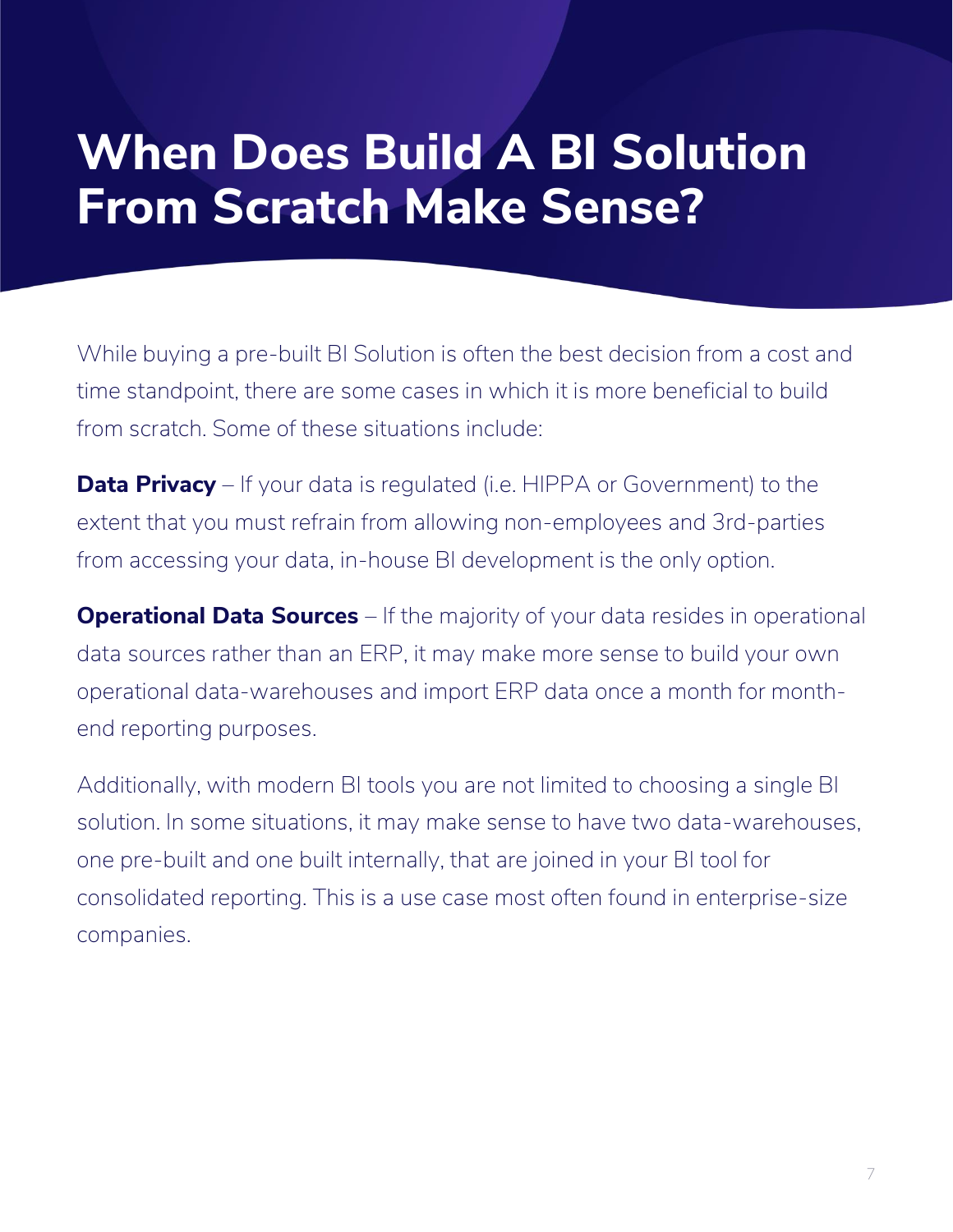### **Steps For Buying A BI Solution**

Instead of building from scratch, you could simply purchase a pre-built BI solution from a company that specializes in building and implementing BI tools.

Pre-built BI solutions are developed by hands-on vendors that are experts in BI and your key data sources (i.e. ERP systems). There are lots of BI vendors in the market, however, the vendor you select truly must also be an expert in your ERP system, otherwise these projects fail. These pre-built BI solutions must specifically designed for your ERP based on all its technical uniqueness. A generic approach across all ERPs cannot be used since each ERP technically operates so differently.

#### **These pre-built BI solutions should include at a minimum:**

- A pre-built ERP specific connector
- A Pre-built set of ETL processes/data-warehouse
- A data model that replicates your ERP system's data structure
- A large library of pre-built reports to help start your reporting journey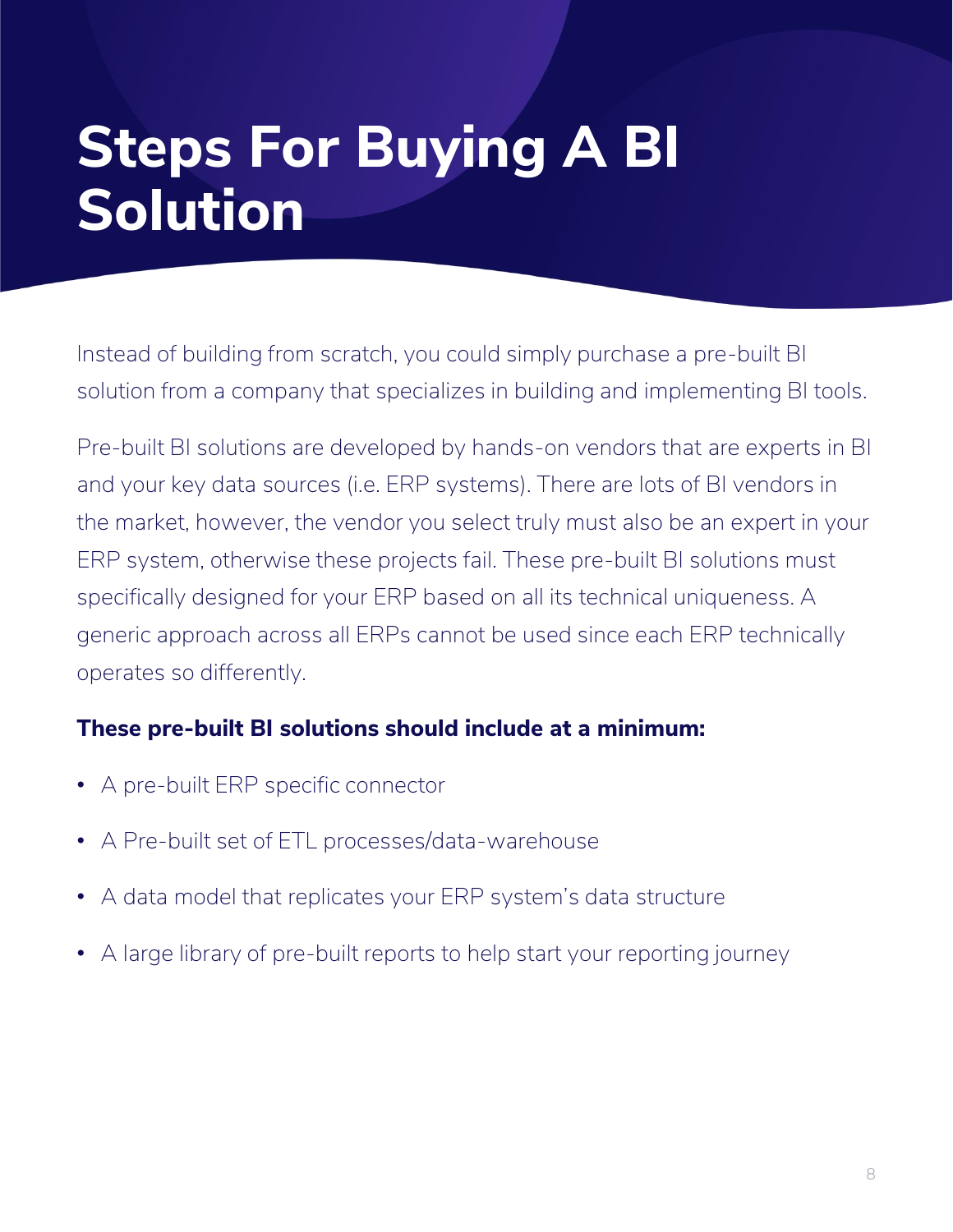### **Steps For Buying A BI Solution**

Instead of hiring developers to create and maintain the solution from the ground-up, buying a BI tool comes with unlimited access to the vendor's IT support. If you run into an issue with your BI solution, you can just reach out to your vendor for help.

Aside from eliminating the costs of hiring skilled developers, buying a BI tool from a vendor is also a much faster process. These products are designed to be quickly implemented, and the process takes only a week or two before you can start building reports.

When choosing a vendor, you can—and should—**select a vendor that is certified by your ERP system**. If you decide to buy instead of build your BI solution, always ask your vendor for a walkthrough so you can begin building your own reports immediately. However, you can always ask your vendor to custom-build your formulas and reports, which is a pretty simple process for a vendor that knows the ins and outs of your ERP system.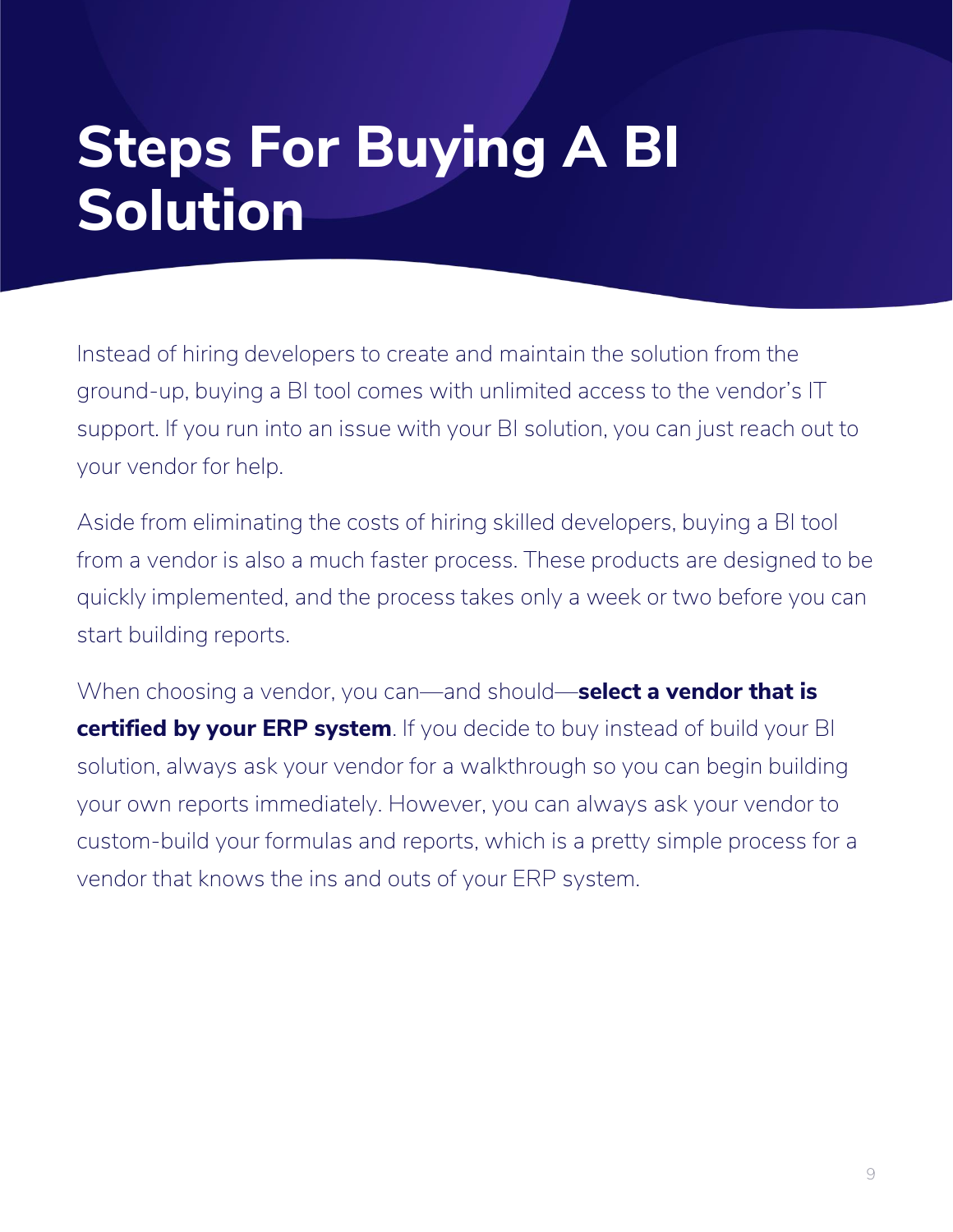## **Timing Considerations**

|                                                   | <b>Build</b>  | <b>Buy</b>                                  |
|---------------------------------------------------|---------------|---------------------------------------------|
| Build/Deploy a<br>connector and<br>transform data | 4-6 months    | Included in platform                        |
| Building data<br>warehouse                        | $6-12$ months | Included in platform                        |
| Building data model                               | 2-4 months    | Included in platform                        |
| Testing and data<br>validation                    | 1-3 months    | $1 - 2$ days                                |
| Building baseline KPIs<br>and reports             | 3-6 months    | Many platforms include<br>pre-built reports |
| TOTAL                                             | 1-2 years     | <b>Less than 2 weeks</b>                    |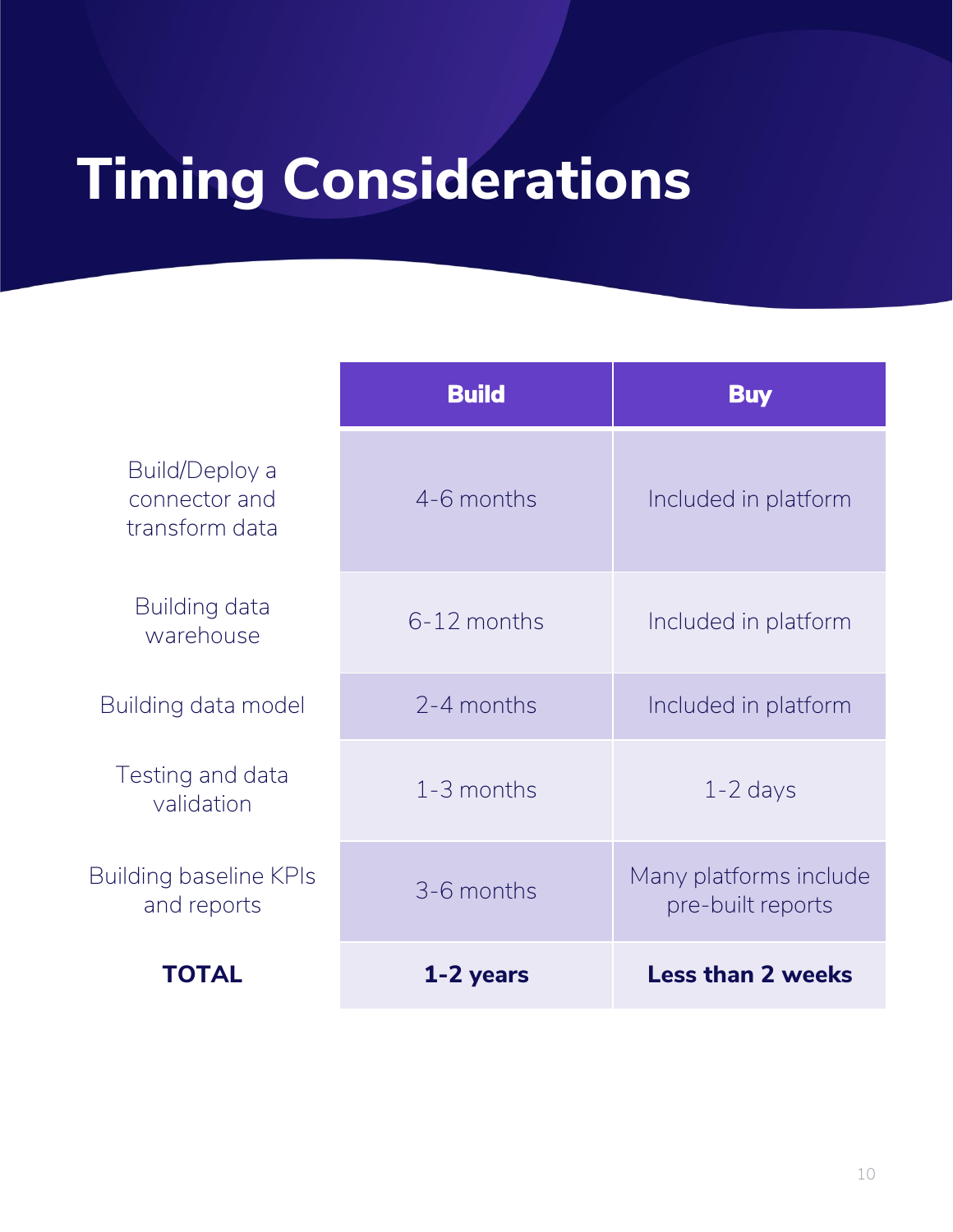### **Conclusion**

When deciding whether to build or buy software, there's one key question to ask:

#### *Is building from scratch going to result in a differentiated enough product from those that already exist?*

If the answer is no, you're probably better off buying software because the benefits are minimal when another already has a functional solution that took years to develop. You wouldn't build a new messaging system for your company instead of using email, would you?

This is especially true for time-intensive, complex software like BI solutions. The costs of building from scratch are huge and require hiring multiple experts that work for highly competitive salaries.

If you do decide to buy, make sure the pre-built solution is built by experts who specialize in your ERP and are certified by your ERP in some capacity. Every ERP is different, and you'll want someone who knows the details of your particular system.